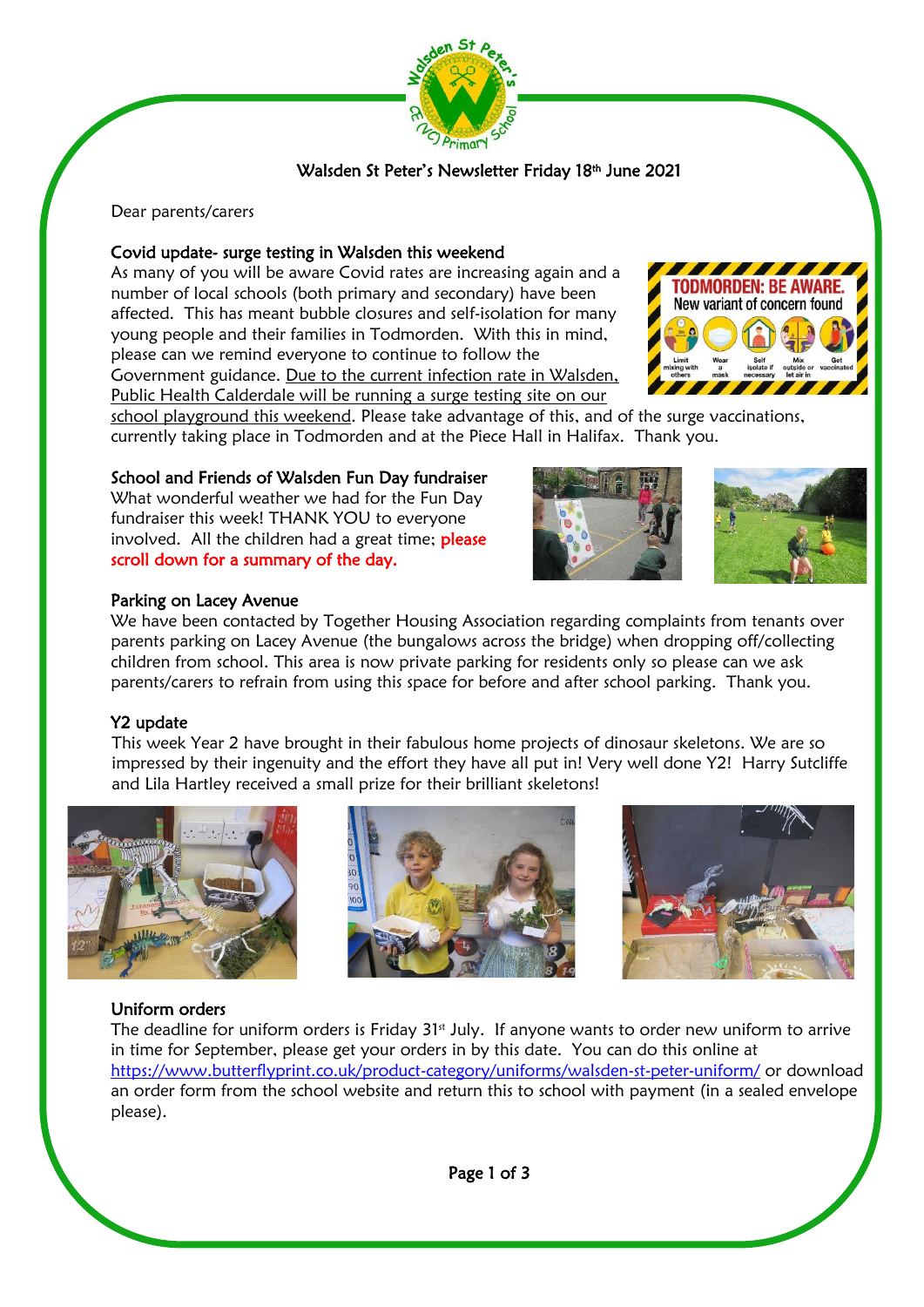#### Before school care

We have recently been approached by a number of parents asking if it is possible for school to provide before and after school care. Please see the **attached letter** explaining our proposal for a breakfast club and requesting expressions of interest.

#### Sports news

í

On Thursday morning, children from Years 3 and 4 took part in a school football competition. The children played really well and we were incredibly pleased with the support the children were offering to their teammates; well done, everyone. Particular thanks to our young managers of the day: Noah, Cohen, Charlie S, Freddie, Nell, Darcy, Amber and Rebecca; you were very supportive in your role. Congratulations to Team Noah and Team Darcy who won their Walsden Leagues!



## KS1 Inquisitive club – Week 2

Another fun experiment again this week. Not sure who had most fun, the children or Mrs Williams!



# Transition to new classes, end of term celebrations and leavers' assembly

Once again, updates to Government guidance has meant that we are having to rethink our arrangements for moving up day in school (where children get the chance to spend some time with their new teachers), our end of term and our leaver's celebrations. We are determined to do all of these things, even if they have to look a little different this year. As soon as we have finalised our plans, we will let you know.

#### Stars of the week

This week's stars are: Emma Madden, Jaxon Roberts, Aubrey Rawlinson, Edward Jones, Logan Dransfield, Theo Helliwell and Arthur Thomas. Well done to them all.



# Lunchtime awards

Our midday staff have chosen: Theo Greenwood, Buddy Bowes, Lila Hartley, Evie Widdup, Freddie Barnes, Eli Suthers and Harvey Richardson for their excellent behaviour at lunchtime.

Emma Crowther and Esther Logue